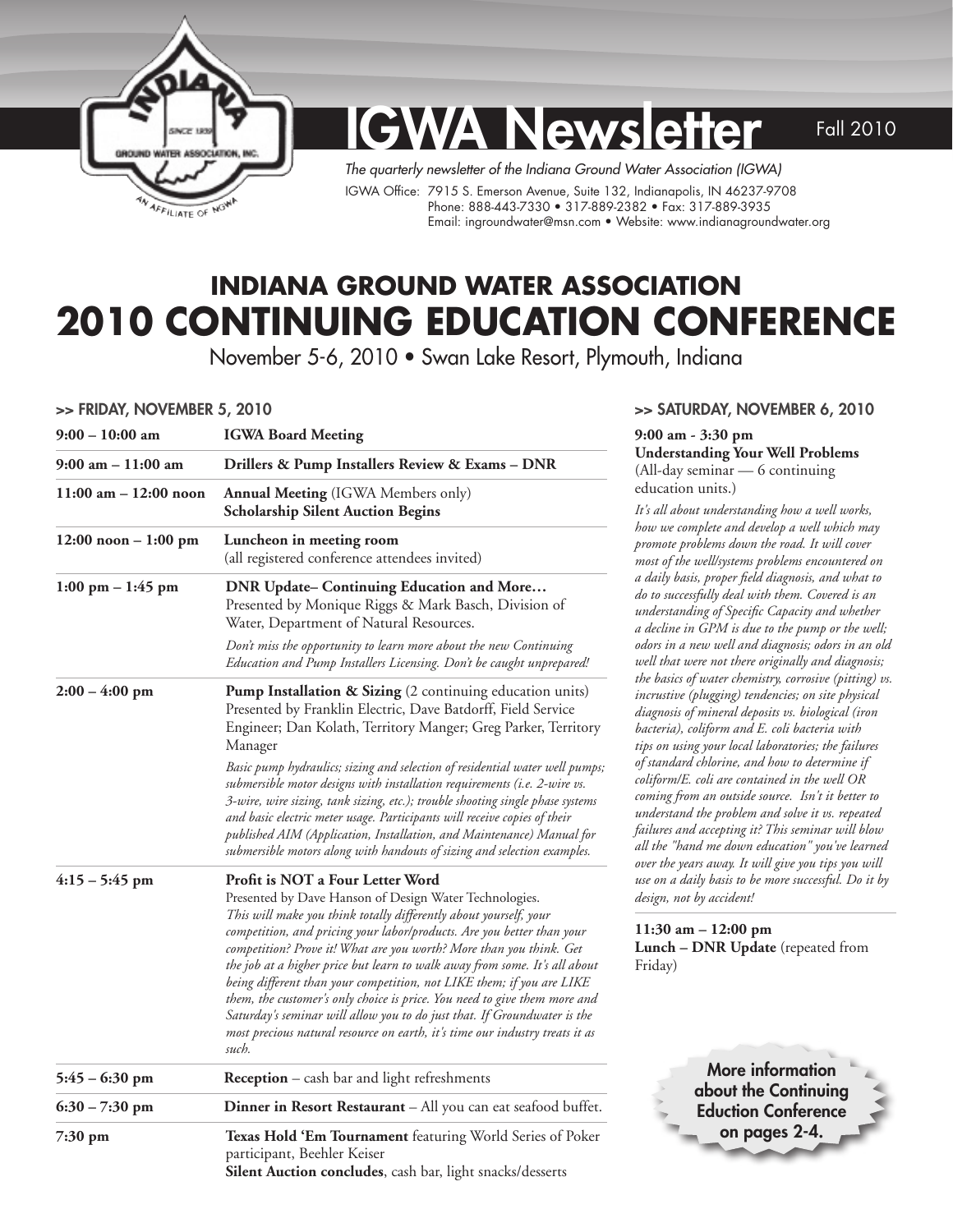#### INDIANA GROUND WATER ASSOCIATION **2010 Continuing Education Conference / November 5-6, 2010**

### **Conference REGISTRATION FORM – Due October 22, 2010**

| NAME/S<br>(PLEASE PRINT) |               |              |               |
|--------------------------|---------------|--------------|---------------|
|                          |               |              |               |
|                          |               |              |               |
|                          |               |              |               |
|                          |               |              |               |
|                          |               |              |               |
|                          |               | $ST$ 2IP 2IP |               |
|                          |               |              |               |
|                          |               |              |               |
|                          |               |              |               |
| No. of persons           | <b>Member</b> | Non-Mbr      | Total         |
|                          |               |              | \$            |
|                          |               |              | $\sim$        |
|                          |               |              | $\sim$        |
|                          |               |              | $\sim$        |
|                          |               |              | $\frac{1}{2}$ |
| $\frac{1}{2}$            |               |              |               |
|                          |               |              |               |

# **Friday, November 5 • 7:30 pm**

Beehler Keiser, Tatay Well Drilling, has been a participant in the World Series of Poker. He will facilitate the tournament on behalf of the IGWA's Scholarship Fund.

Guidelines: \$100 buy-in with 50% of the buy-in going to the IGWA Scholarship Fund with the balance being paid out proportionately based on the number of participants. (\$10 will go to the Knock-out fee — every player that you knock-out will earn you \$10). If you are not sure how to play, go to [www.launchpoker.com/texas-holdem/rules/](http://www.launchpoker.com/texas-holdem/rules/) 

**Total Enclosed \$\_\_\_\_\_\_\_\_\_**

 **Make Checks payable to "IGWA" Texas Hold 'Em Tournament**

#### **Submit form by October 22, 2010**

**FAX to: 317-889-3935 –or– Mail to: IGWA 7915 S. Emerson Ave., Ste. 132 Indianapolis, IN 46237**

#### **Questions:**

Call 317-889-2382 or 888-443-7330 Email: [ingroundwater@msn.com](mailto:ingroundwater%40msn.com?subject=)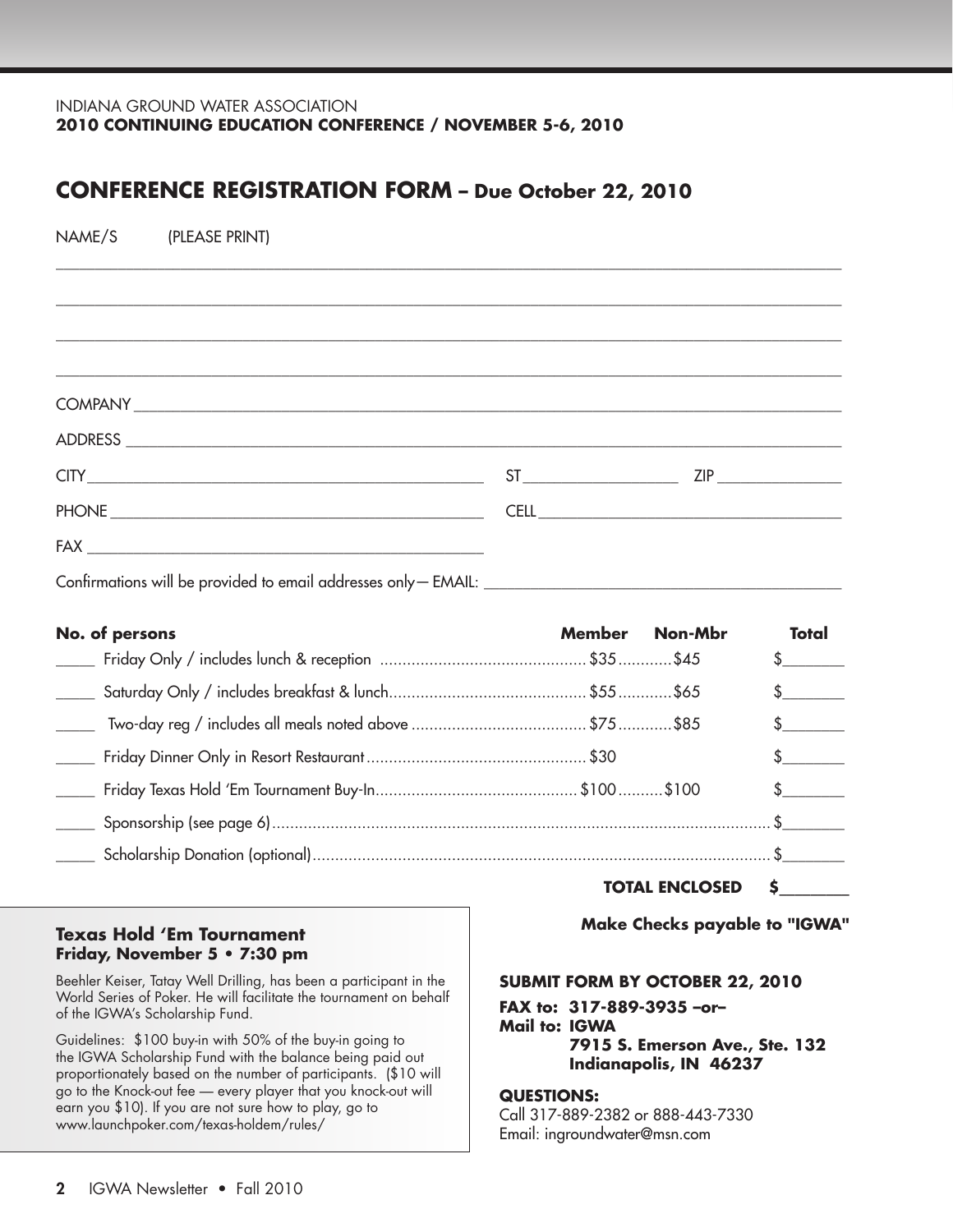#### INDIANA GROUND WATER ASSOCIATION **2010 Continuing Education Conference / November 5-6, 2010**

## **DOOR PRIZES NEEDED!**

If you are interested in submitting a Door Prize/s for the conference, please complete the information below and return via fax to 317.889.3935 by October 22, 2010. If you are not attending, please mail door prizes to 7915 S. Emerson Ave., Ste. 132, Indianapolis, IN 46237 by November 1st.

# **SCHOLARSHIP SILENT AUCTION ITEMS NEEDED!**

\_\_\_\_\_\_\_\_\_\_\_\_\_\_\_\_\_\_\_\_\_\_\_\_\_\_\_\_\_\_\_\_\_\_\_\_\_\_\_\_\_\_\_\_\_\_\_\_\_\_\_\_\_\_\_\_\_\_\_\_\_\_\_\_\_\_\_\_

If you are interested in submitting an item for the Silent Auction, benefitting the IGWA Scholarship Fund, please complete the information below and return via fax to 317.889.3935 by October 22, 2010. If you are not attending, please mail auction items to 7915 S. Emerson Ave., Ste. 132, Indianapolis, IN 46237 by November 1st.

| Cell phone: ___________________________ |  |
|-----------------------------------------|--|
|                                         |  |
|                                         |  |
|                                         |  |
|                                         |  |

# **HOTEL**

#### **Swan Lake Resort**

5203 Plymouth-LaPorte Trail Plymouth, IN 46563 574-935-5680 or 800-582-7539 Fax: 574-935-4698 [www.swanlakeresort.com](http://www.swanlakeresort.com)

#### **IGWA Rate:**

\$95.00/night sgl/dbl plus applicable taxes

Reservation cut off date: October 15, 2010

When making reservations, please reference the Indiana Ground Water Association. The Swan Lake Resort is located approximately 100 miles from the northside of Indianapolis or two hours.

### **Continuing Education** for water well drillers and water well pump installers it's the law!

As you should know by now, The Indiana General Assembly passed IC 25-39-2-15.5 regarding pump installers license for water wells and continuing education. All pump installers must be licensed and are required to earn 6 hours continuing education units every 2 years. This will be in effect July 1, 2011. There is a grandfather clause for experienced installers until July 1, 2011. Please check the Frequently Asked Questions on the IGWA website for more info. The continuing education offered will apply to the credit you will need by December 31, 2012.

Submit by October 22, 2010 — FAX to: 317-889-3935 or Mail to: IGWA, 7915 S. Emerson Ave., Ste. 132, Indianapolis, IN 46237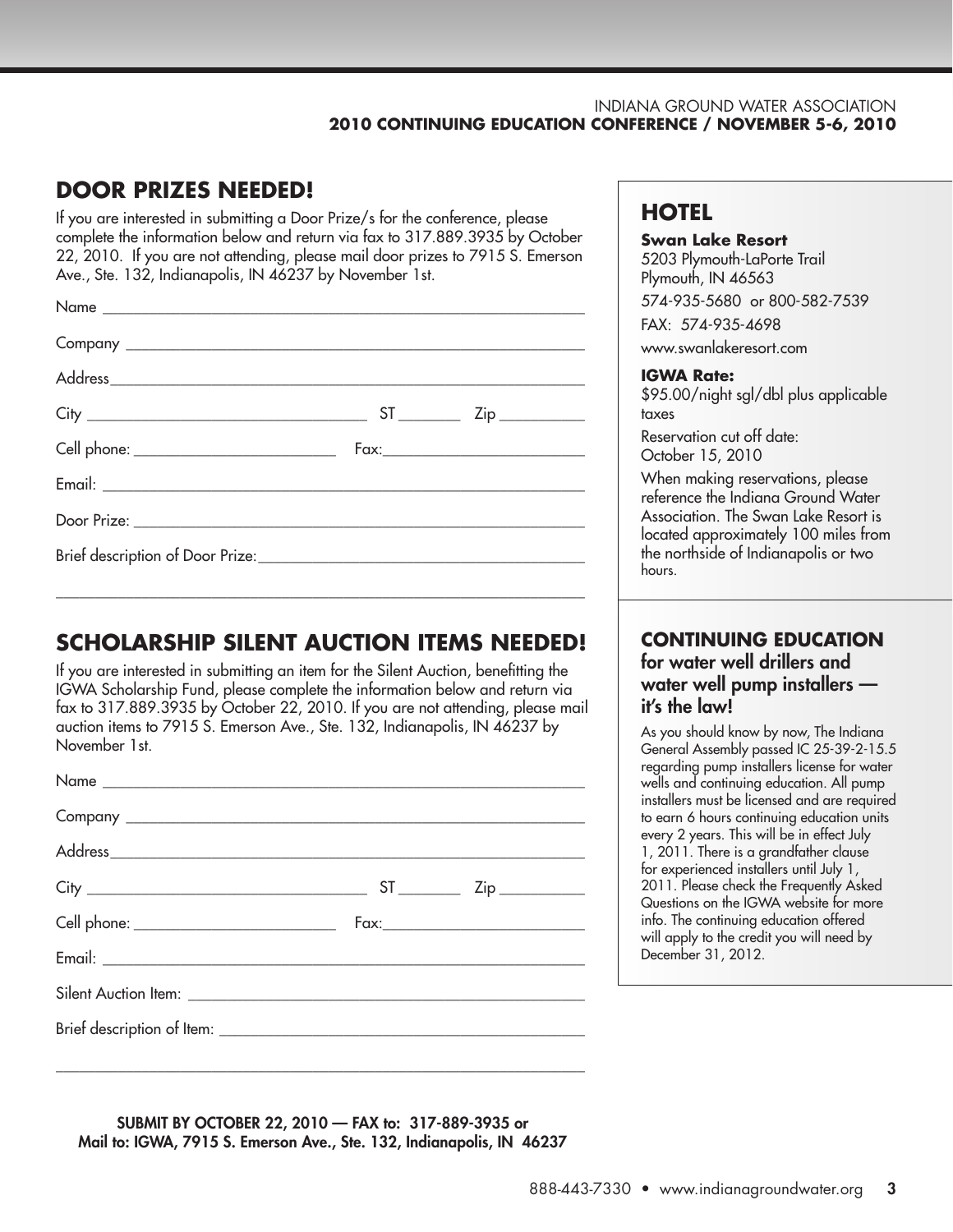#### INDIANA GROUND WATER ASSOCIATION **2010 Continuing Education Conference / November 5-6, 2010**

# **SPONSORSHIP OPPORTUNITIES**

Sponsorship Opportunities—your company will be listed in the conference program, post-conference newsletter, announced throughout the conference and include sponsoring event signage. More than one sponsorship is available per category:

|  | Zip __________________ |
|--|------------------------|
|  |                        |
|  |                        |

Submit by October 22, 2010 — FAX to: 317-889-3935 or Mail to: IGWA, 7915 S. Emerson Ave., Ste. 132, Indianapolis, IN 46237

### **Why Become a Member of the Indiana Ground Water Association?**

All aspects of various industries are highly competitive today. If you want to grow your business and elevate your level of professionalism, you can't afford not to belong to an industry trade organization. The IGWA is yours!

#### Highlights of membership in the IGWA are:

- Statewide Industry Representation
- National Representation
- Networking Opportunities
- Information, Education and Updates
- Lobbying Efforts
- Quarterly Newsletters
- Convention & Exhibition
- Drilling Demonstrations
- Social Events
- One Voice
- Insurance

## **IGWA Membership Application**

| <b>Membership Categories:</b><br>Contractor \$195<br>Manufacturer/Supplier \$195<br>Additional Member Names:                                  | Technical \$195 ____<br>Additional Member \$45                                                                |
|-----------------------------------------------------------------------------------------------------------------------------------------------|---------------------------------------------------------------------------------------------------------------|
| <b>Payment Type:</b> Check only____(Make check to Indiana Ground Water Association)<br>Mail registration to: Indiana Ground Water Association | 7915 S. Emerson Ave., Suite 132, Indianapolis, IN 46237-9708<br>Join today Together we can make a difference! |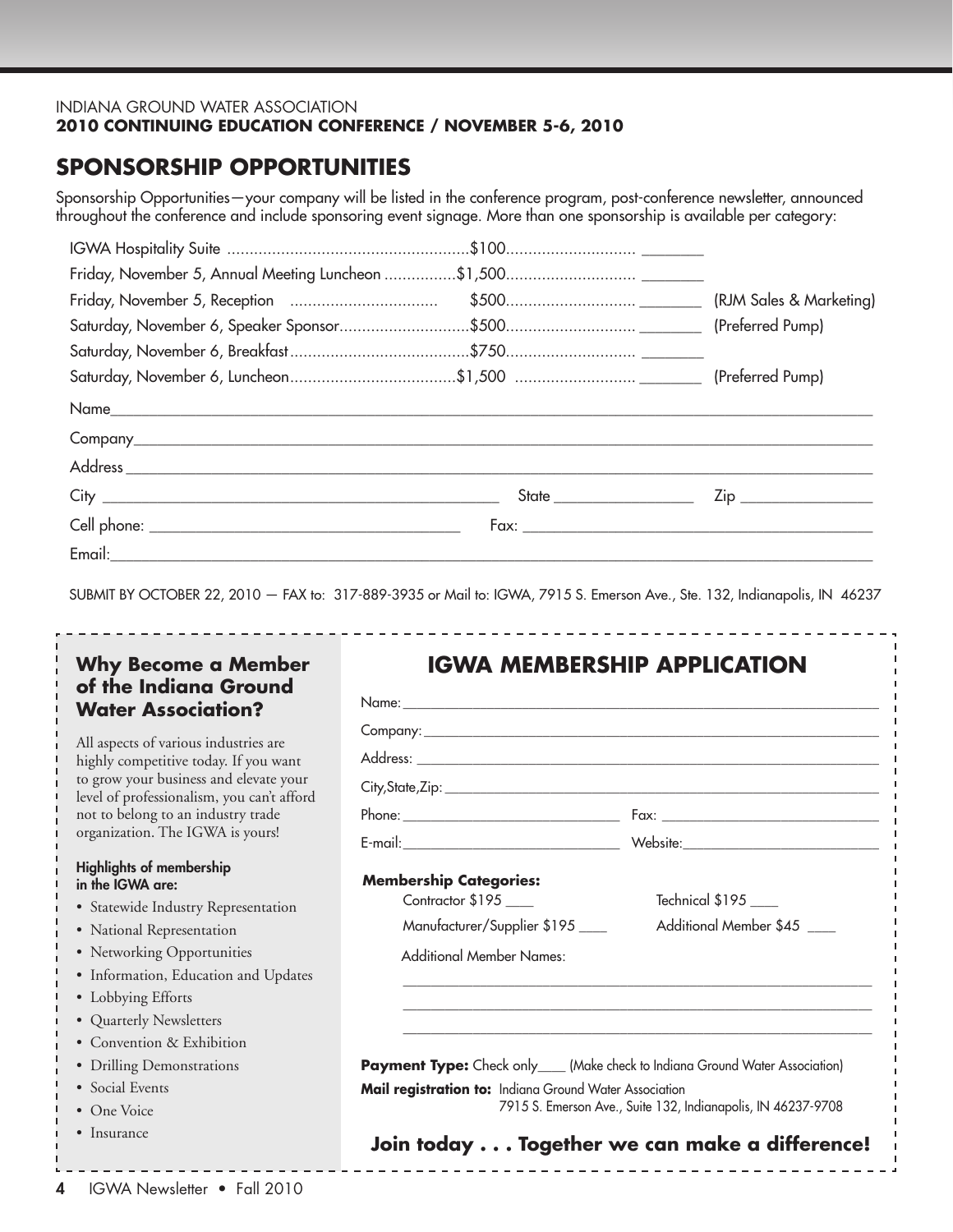The Sign of Service The Symbol of Quality



+ Grouts +

\* Drilling Fluids \*

• Well Cleaning Chemicals •

**Baroid Industrial Drilling Products** Product Service Line, Halliburton (877) 379-7412 or (281) 871-4613 www.baroididp.com

**Local Contacts** 

Bo Yordy (513) 314-5930 John Christ (513) 617-2900



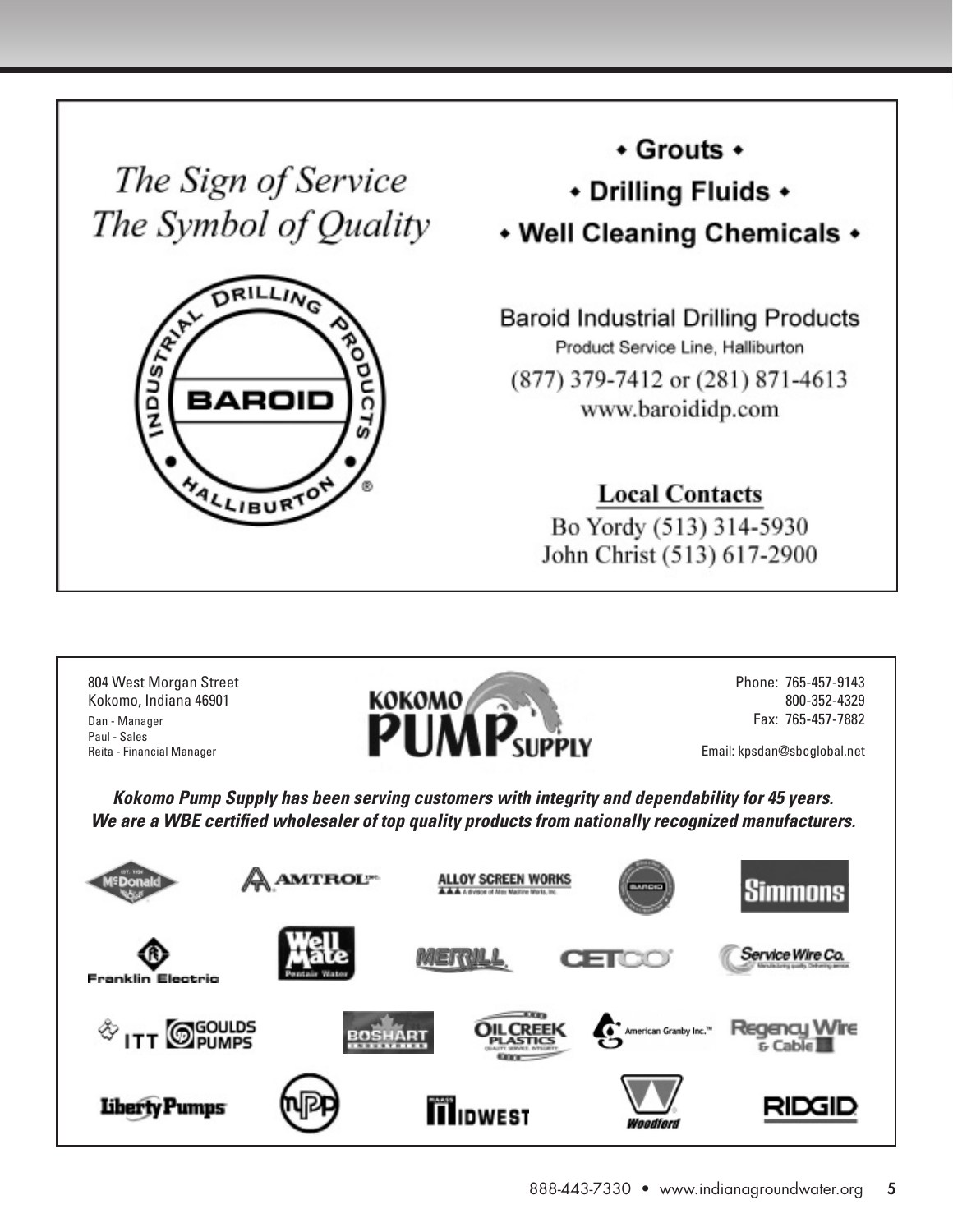#### **Message from the President**

Dear Ground Water Professionals,



in their new officers and directors, so this is my last newsletter as your president.

It has been an honor to serve you. We have accomplished a more-than twenty year goal…we now have a legislatively mandated Pump Installer's License and continuing education. Although we have members whose positions were on both sides of this legislation, the key objective was always to 'PROTECT THE RESOURCE'. No one should have lead this charge more than the Indiana Ground Water Association and the professionals we represent.

Our November 5–6th annual meeting and continuing education program will be the first of many we will offer. Although you will have opportunities to attend other programs, we pledge to keep IGWA content directed to protecting the resource and educate all individuals who come in contact with the aquifer to be as prepared as they can possibly be. We will open our programs to plumbers, educators, health departments, laboratories and municipalities in addition to drilling contractors. We will partner with other organizations throughout the state and region whenever possible. We will make our programs as affordable as possible.

Please schedule time to attend this great program we have designed for you, the GROUND WATER PROFESSIONAL! I look forward to seeing you in November!

Sincerely, Ron Shipe, President IGWA Shipe Well Drilling



## **Third Annual IGWA Trap Shoot Hits It's Mark!**

The third annual IGWA Scholarship Trap Shoot was attended by our die-hard trap shoot fans. Not only did they have a great time, win prizes, and get great food, they raised \$1,566 for the IGWA Scholarship Fund.

Special thank you to Jeff Roussey and Kosko Conservation Club volunteers for a great event! The shotgun was donated by The DeHayes Group and won by two-time winner, Brad Helvie of Helvie & Sons.

#### Winners for all categories were:

- *• First Place for Skeet:* Rusty McGrew, McGrew Team
- **• First Place for Trap:** Randy Zartman, McGrew Team
- *• First Place for 5 - Stand* Brad Helvie, Helvie Team

#### A big Thank You to Our Sponsors for their ongoing support!

- The DeHayes Group Shotgun sponsor
- Preferred Pump Indianapolis
- Preferred Pump Larwill
- RJM Sales & Marketing
- The Rig Doctors



*The Helvie Team and Keith McGrew, IGWA Vice President*











*Kosko Conservation Club Volunteer, Colton Helvie (center) and Grandfather, Jim Helvie (rear)*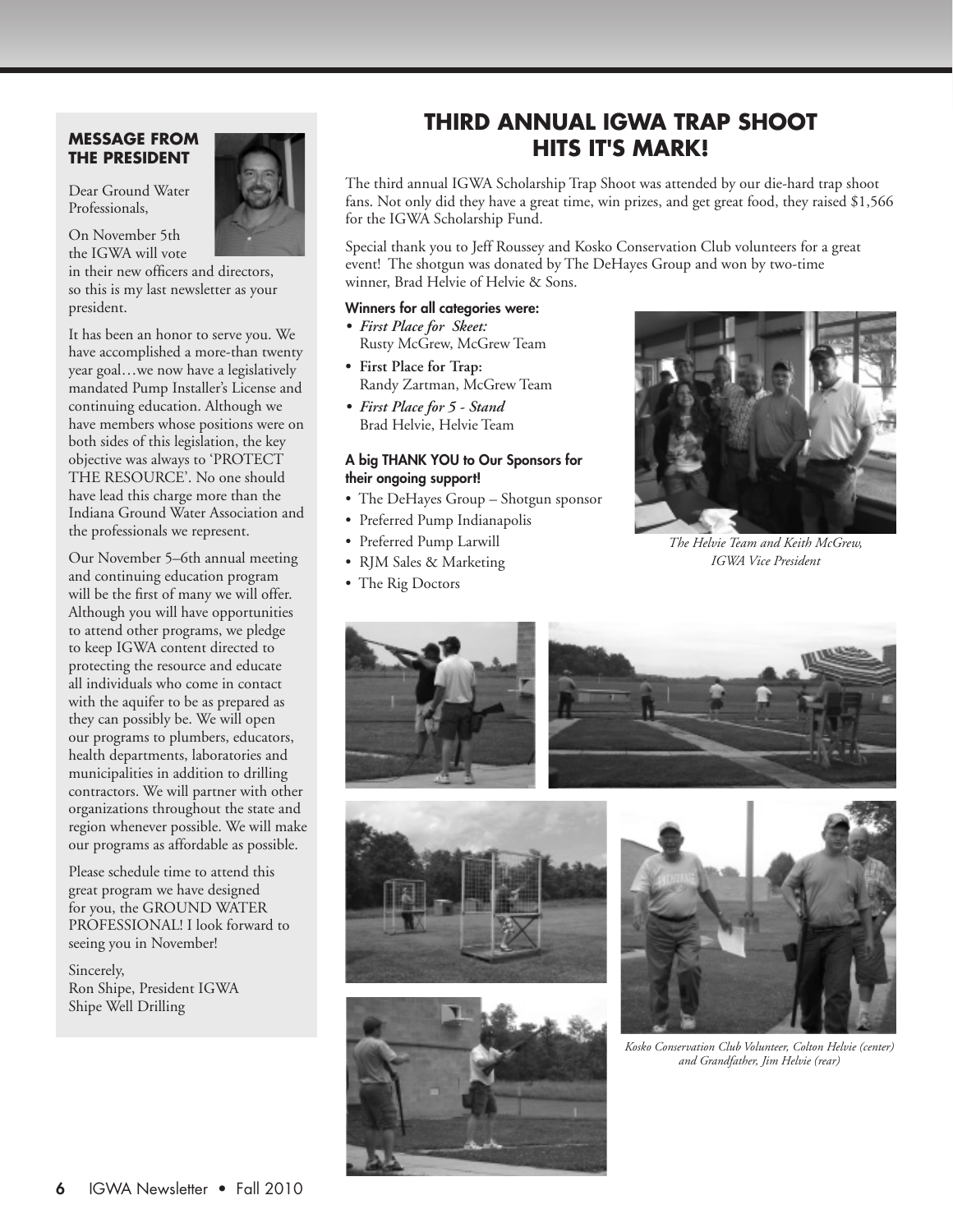## **Avoiding Back Injuries**

*By Jeff Pikel, The DeHayes Group*

#### What if one of your most-valued employees suffers a back injury? While the employee suffers the physical and emotional pain, such a debilitating injury could also have a devastating long-term impact on your business. A proactive approach to back injury prevention may not only help protect your employees, it may also be an excellent investment of your time and resources.

Back injury prevention is a major safety challenge at most businesses. The Bureau of Labor Statistics (BLS) reports that over one million workers suffer back injuries each year and that back injuries account for one out of every five workplace injuries and illnesses.

Most back injuries are caused by lifting. It Can Happen to Anyone. Back injuries are nonselective. No employee class is immune from a back injury. They can happen to anyone - a maintenance person working in an unnatural position, a cashier lifting out of position or over-reaching or the office worker not using correct lifting techniques. Sometimes the slightest twist or turn with even a light load can result in a serious back injury. Many major back injuries also stem from past events, which seemed minor at the time. A common problem in the industry is the need to manually lift the "bag in a box" (BIB) for fountain drinks. BIBs come in five-gallon (approximately 45 pound) and two-and-a-half-gallon (22 pound) sizes. Many companies have worked with their vendors to have BIBs stacked in sequence to reduce the amount of manual lifting. Others have used deeper racks that allow for the double stacking of BIBs.

#### Train Employees to Lift Safely

One of the best preventative measures for back injuries is employee training -- helping employees develop habits to reduce strain on the back. Any time that employees can spare their backs from the stress and strain of lifting and bending, should be encouraged. Some suggestions to help avoid strain on the back include:

- Objects to be lifted should be placed up off the floor whenever possible so the next person handling the object won't have to lift them from the floor.
- The best zone for lifting is between the shoulders and the waist.
- The heaviest objects should be placed at waist level, with lighter objects on higher and lower shelves.
- Carts and dollies should be used to manually move objects whenever possible.
- Remember that it is easier on the back to push, rather than pull, the cart or dolly.
- It is always better to use material handling devices whenever possible.
- Initial employee training (and refresher training) should include lifting methods that place minimum stress on the lower back. The most common lifting techniques include:
- Size the load mentally. Try to determine the weight of the load, and then look at the physical size of the object to be lifted.
- Take a balanced stance with your feet about shoulder width apart.
- Squat down to lift the object, keeping your heels off the floor.
- Get as close to the object as you can.
- Get a secure grip on the object using your palms, not just your fingers. Make sure you can maintain your hold on the object.
- Lift your head, tuck your chin, and straighten your neck. Then lift the object gradually using your leg, abdominal and buttock muscles. Keep the load as close to your body as possible. Once you are standing, change directions by pointing your feet in the direction you want to travel and turn your whole body. Avoid twisting at the waist while carrying a load.
- When putting the load down, use the same guidelines in reverse.

Back injuries are exceedingly painful. They are often difficult to heal, and they have an effect on everything a person does. It has been said that you never get over a back injury — your life is changed forever. And the effects of a back injury to an employee could also impact your company for many years.



Rotadrille Drilling Rigs and **High Pressure Air Compressors** 

#### **THOMAS A. WARDELL Regional Sales Manager**

**SCHRAMM, INC.** Phone: (317) 774-1713 Cell Phone: (610) 745-5966 Fax: (317) 774-9008 10358 Aurora Ct. Fishers, IN 46038 Factory: (610) 696-2500 Factory Fax: (610) 696-6950 E-mail: twardell@SchrammInc.com Internet: www.schramminc.com

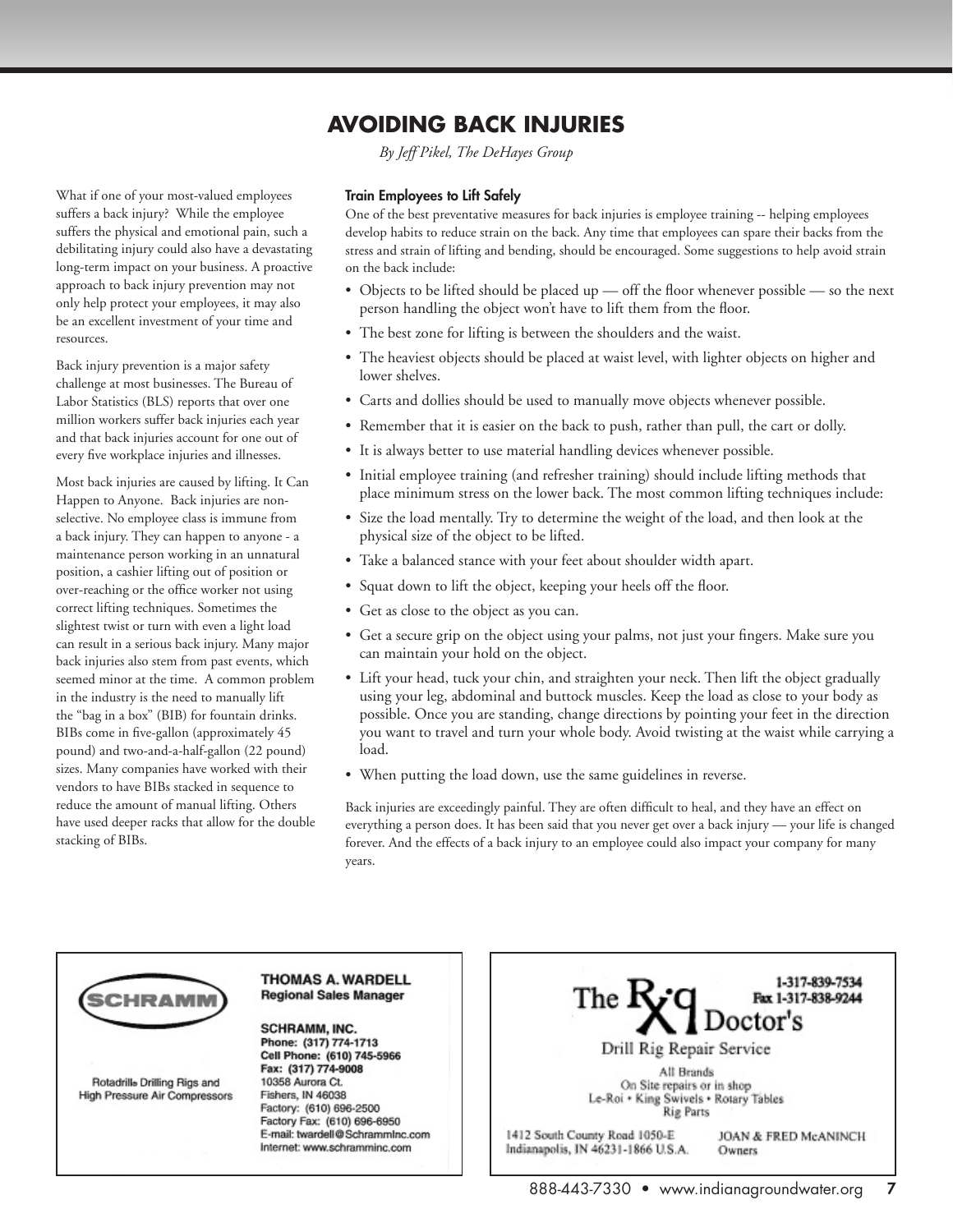| Indiana Ground Water Association                                 | Indiana Ground Water Association                               |
|------------------------------------------------------------------|----------------------------------------------------------------|
| <b>BOARD OF DIRECTORS 2010-2011</b>                              | <b>VOLUNTEERS - A CALL TO SERVE</b>                            |
| <b>CALL FOR NOMINATIONS</b>                                      | If you are interested in chairing or serving on a committee,   |
| If you are interested or would like to nominate someone to serve | please complete the information above and check the respective |
| on the IGWA board of directors, please submit your nominations   | committees below.                                              |
| by October 20, 2010. The 2010-2011 officers and board will       |                                                                |
| be elected during the Annual Membership meeting at 11:00 am,     | Communications (newsletter and website)                        |
| Friday, November 5th during the continuing education conference  | ____ Convention (held biannually)                              |
| convention at the Swan Lake Resort, Plymouth, Indiana.           | Education                                                      |
| Note: Please request the approval of the person you wish to      | Finance                                                        |
| nominate.                                                        | ____Legislative                                                |
|                                                                  | Membership                                                     |
|                                                                  | ____ Nominating (consists of 3 immediate past presidents)      |
|                                                                  | ____ Scholarship                                               |
| <b>NOMINATED BY</b>                                              | ____ Specifications                                            |
|                                                                  |                                                                |
|                                                                  |                                                                |
|                                                                  |                                                                |
|                                                                  |                                                                |

### **FAX TO 317-889-3935 BY OCTOBER 20, 2010**



# **Drilling Fluids Grouts & Sealants Polymers & Additives Geothermal Grouts Well Rehabilitation Products Online Product Calculators**

For more information visit our website, contact your local CETCO® Distributor, or contact

> Randy Strickland, Group Manager 817.584.6792 cell randy.strickland@cetco.com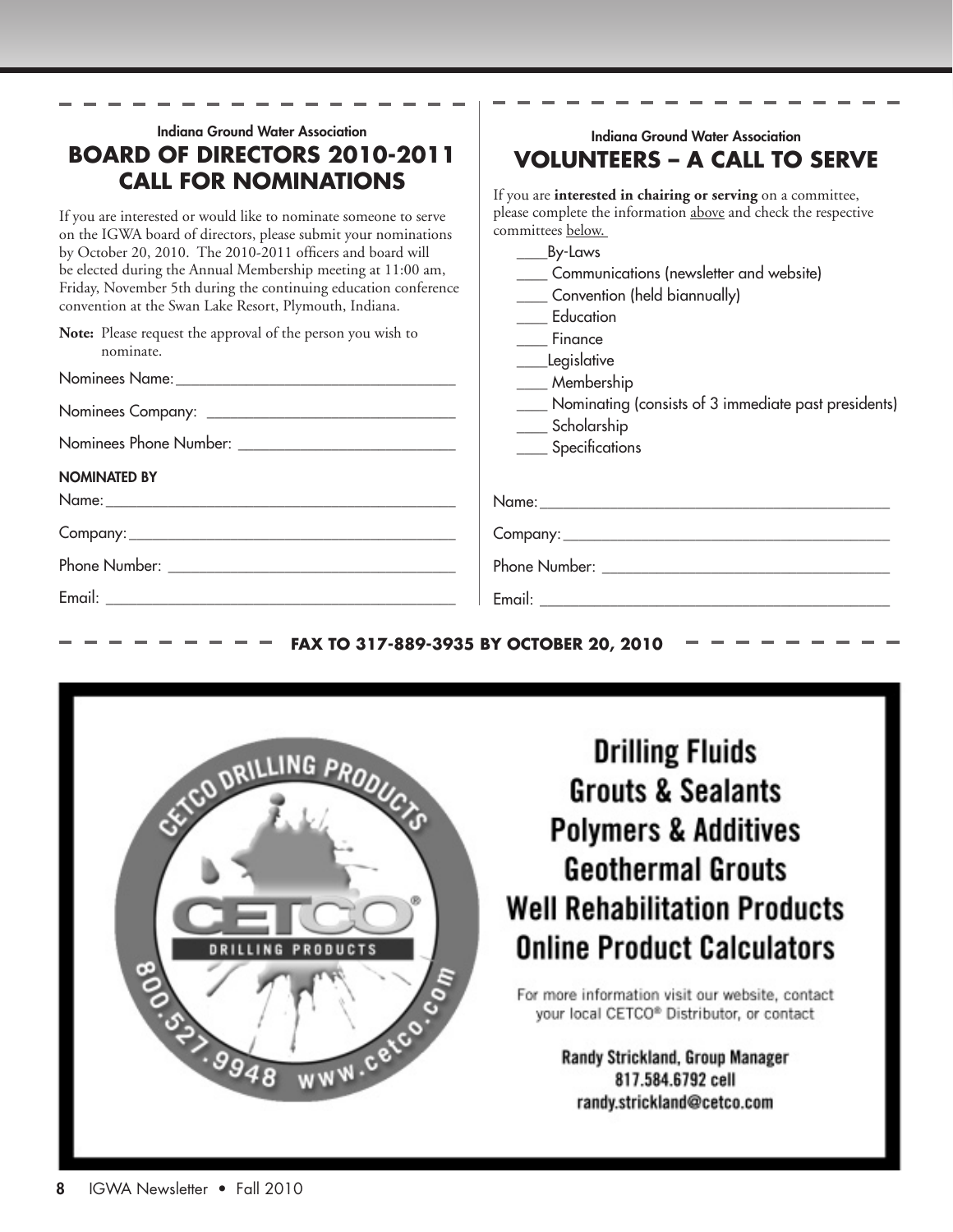## **Water Well Pump Installer Licensing and Continuing Education Required by Senate Enrolled Act 356**

With the passage of Senate Enrolled Act 356 (SEA 356) by the 2010 Indiana General Assembly, "a person who installs or repairs water well pumps" must be licensed by the IDNR beginning in 2011. In addition, SEA 356 requires that a "licensed water well driller or pump installer must complete at least six (6) hours of approved continuing education before December 31 of each evennumbered year for license renewal." SEA 356 becomes effective July 1, 2010.

The IDNR, Division of Water anticipates that a single license card will be issued that will specify whether an individual is a water well driller, water well pump installer, or both. The annual fee for an original or renewed license (driller, pump installer, or both) is expected to remain at \$100.

Prior to July 1, 2011, an individual can obtain a water well pump installer license from the IDNR without taking a competency exam if they meet the following qualifications:

- 1) Be at least 18 years of age;
- 2) Furnish evidence that the applicant has installed water well pumps for at least three (3) years;
- 3) Furnish references from three (3) individuals who are licensed under IC 25-39 and are familiar with the applicant's experience and competency; and
- 4) Pay a \$100 license fee.

Individuals who do not meet the qualifications listed above, or have not obtained a pump installer license by July 1, 2011, are required to meet the following qualifications in order to obtain a license:

- 1) Be at least 18 years of age;
- 2) Furnish evidence from three (3) references, two (2) of whom are water well drillers, water well pump installers or licensed plumbing contractors familiar with the applicant's work experience and professional competency;
- 3) Have successfully completed a competency examination prepared and administered by the department; and
- 4) Pay a \$100 license fee.

Beginning in 2012, a person who has held a well driller and/ or pump installer license for at least one (1) calendar year must complete at least six (6) hours of approved continuing education for license renewal. A minimum of six hours of continuing education is believed to be applicable for the renewal of each license; therefore, a combination water well driller and pump installer license will require a minimum of twelve (12) total hours of approved continuing education for license renewal during each even-numbered year.

The Division of Water is currently developing the application, work verification and reference forms for the water well pump installer license, as well forms for the verification of continuing education. These new forms, as well as the pump installer licensing exam, will be made available later this year. The Division of Water is also in the process of amending the Water Well Driller's Rule

(312 IAC 13) to accommodate the new provisions of SEA 356. The proposed rule revisions were presented to the Natural Resources Advisory Council by the Division of Water on June 9, 2010, and have been recommended to be preliminary adopted by the Natural Resources Commission. The next meeting of the Natural Resources Commission is scheduled for 10:00 am (EDT) on September 21, 2010, at Fort Harrison Inn located in Fort Harrison State Park, Indianapolis. If the proposed rule is preliminarily adopted at that time, the IDNR will conduct hearings throughout the State to obtain public comment. The Division of Water will provide water well drillers and pump installers with dates and locations of the public hearings when they have been scheduled.

For updates or additional information regarding the new water well pump installer licensing and continuing education programs, please contact Mark Basch or Monique Riggs of the Division of Water at the following phone numbers or e-mail addresses:

- Mark Basch; (317) 232-0154 or [mbasch@dnr.in.gov](mailto:mbasch%40dnr.in.gov?subject=)
- Monique Riggs; (317) 234-1085 or [mriggs@dnr.in.gov](mailto:mriggs%40dnr.in.gov?subject=)



**Reminder: Renew your license**<br>with the DNR by 12/31/10.

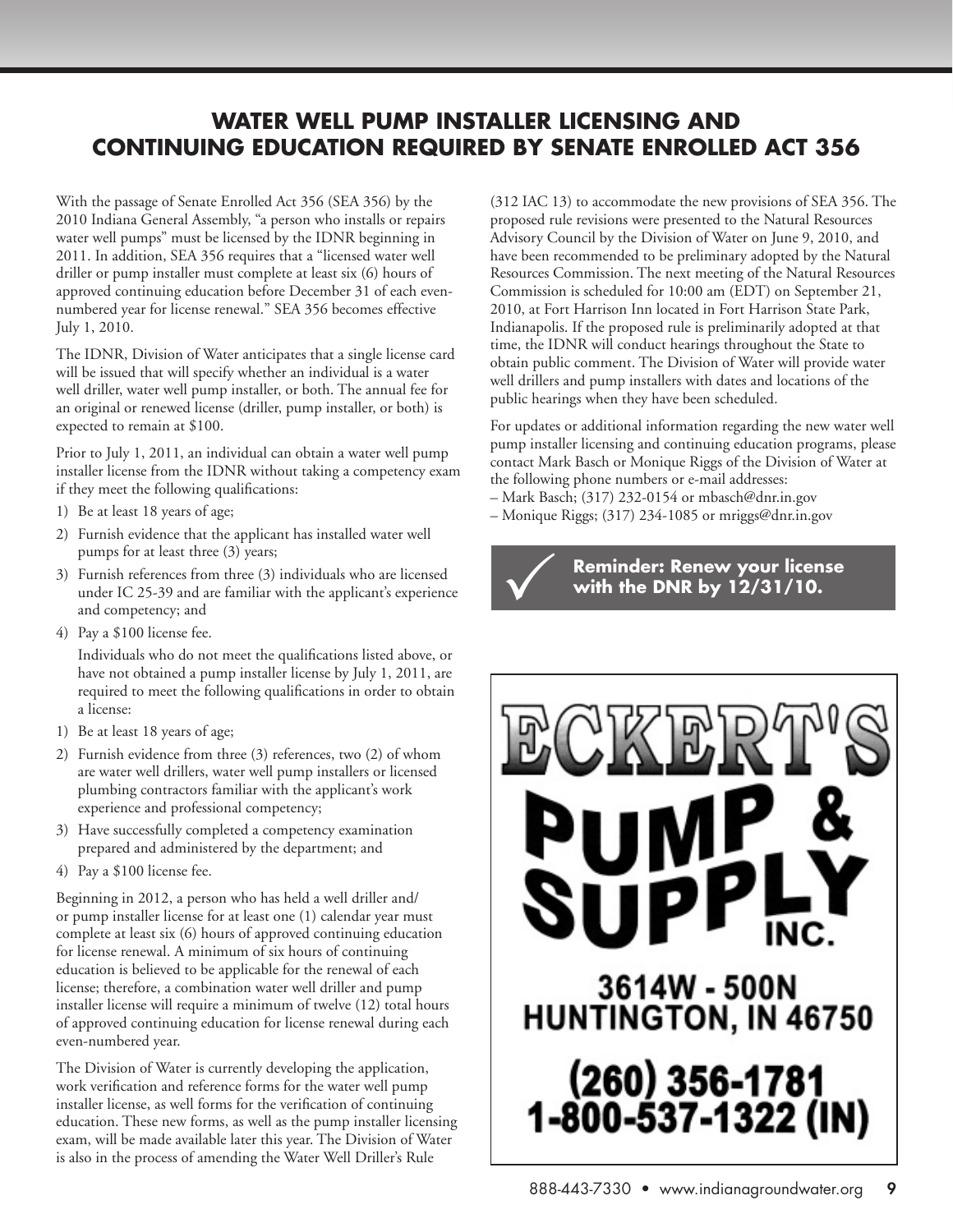Indiana Ground Water Association **Lifetime Achievement Award Call for Nominations Due October 20, 2010**

This prestigious award has been bestowed upon ground water industry professionals for many years. Many of the recipients were retired, however, that is not mandatory. For a list of our Lifetime Members, you can visit the IGWA website at [www.indianagroundwater.org](http://www.indianagroundwater.org) and click on 'Membership'. We have also included a listing in this edition for your quick reference.

\_\_\_\_\_\_\_\_\_\_\_\_\_\_\_\_\_\_\_\_\_\_\_\_\_\_\_\_\_\_\_\_\_\_\_\_\_\_\_\_\_\_\_\_\_\_\_\_\_\_\_\_\_\_\_\_\_\_\_\_\_\_\_\_\_\_\_

Nominees Name (*as it should appear on a plaque and in publications)*:

Nominees Company:

Nominees Phone Number:  $\blacksquare$ 

### **Nominated by:**

Name:\_\_\_\_\_\_\_\_\_\_\_\_\_\_\_\_\_\_\_\_\_\_\_\_\_\_\_\_\_\_\_\_\_\_\_\_\_\_\_\_\_\_\_\_\_\_\_\_\_\_\_\_\_\_\_\_\_\_\_\_\_

Company:\_\_\_\_\_\_\_\_\_\_\_\_\_\_\_\_\_\_\_\_\_\_\_\_\_\_\_\_\_\_\_\_\_\_\_\_\_\_\_\_\_\_\_\_\_\_\_\_\_\_\_\_\_\_\_\_\_\_

Phone Number: \_\_\_\_\_\_\_\_\_\_\_\_\_\_\_\_\_\_\_\_\_\_\_\_\_\_\_\_\_\_\_\_\_\_\_\_\_\_\_\_\_\_\_\_\_\_\_\_\_\_\_\_\_

Email: \_\_\_\_\_\_\_\_\_\_\_\_\_\_\_\_\_\_\_\_\_\_\_\_\_\_\_\_\_\_\_\_\_\_\_\_\_\_\_\_\_\_\_\_\_\_\_\_\_\_\_\_\_\_\_\_\_\_\_\_\_

**Please include a brief bio and reasons for nominating this individual, including their industry affiliation and contributions. You may use an additional sheet of paper. The IGWA Executive Committee will vote on the nominees.** 

### **FAX TO 317-889-3935 BY OCTOBER 20, 2010**

#### *List of Lifetime Members*

Paul Anders\*, Warsaw Wholesale Earl Armstrong\*, Armstrong Well Drilling

Raymond Curlee\*, Curlee Drilling Harold Drudge, G & K Well Drilling Bob Findlay, Findlay Drilling Delbert Hacker, Hacker Plumbing & Drilling, Inc.

James Helvie, Helvie & Sons, Inc. Tom Helvie\*, Helvie Well Drilling Tom Helvie, Jr., Helvie & Sons, Inc. Don Kaufman, Kaufman Well **Drilling** 

Carl Mason, CM Consulting John C. Miller, Yoder-Stutzman, Inc. Gene Moss\*, Moss Well Drilling Ned Ortman\*, Ortman Drilling, Inc. John Pearson, Pearson Well Drilling James Perry, Perry Well Drilling, Inc.

Henry Rose, Sr., Henry Rose & Son William Steen \* Jim White, Schramm

*\* Deceased*

### **New Storm Water Department Will Key on Drains, Education**

*Robert Annis, Indianapolis Star*

Zionsville could begin a new storm water management department as early as September.

An ordinance establishing the department was introduced at last week's Town Council meeting, although council members likely will add some minor amendments before it's voted on at the September 7 meeting.

Streets Department Supervisor Lance Lantz said the department, necessitated by an unfunded 2003 state mandate, will focus on drainage construction and improvements, plus homeowner education.

"People don't realize water drains through their little piece of heaven" and into an underground aquifer, Lantz said.

Because people are using phosphorus-rich fertilizer on their lawns, those chemicals can taint the water supply and help cause blue-green algae blooms, which in turn lead to discolored or odd-tasting water.

"Most people don't realize what they do on their property has such an impact on the entire area," Lance said. There are a myriad of reasons why we need to be good stewards of our water resources."

With the addition of the department, residents will be getting twice-annual bills for storm water management, starting in May. Rural residents in the former townships will pay slightly less than urban residents, Lantz said.

Rates will be established in October or November but are expected to average to less than \$3 a month for residential properties of less than 2 acres.

Lebanon, which established its storm water utility in 2008, charges \$3 per month for residential properties. That will rise by 25 cents each year until it hits a cap of \$5 a month. Fishers charges just shy of \$5 a month today.

Zionsville's storm water department is expected to have an annual budget of about \$650,000. Town employee Gavin Merriman will head it.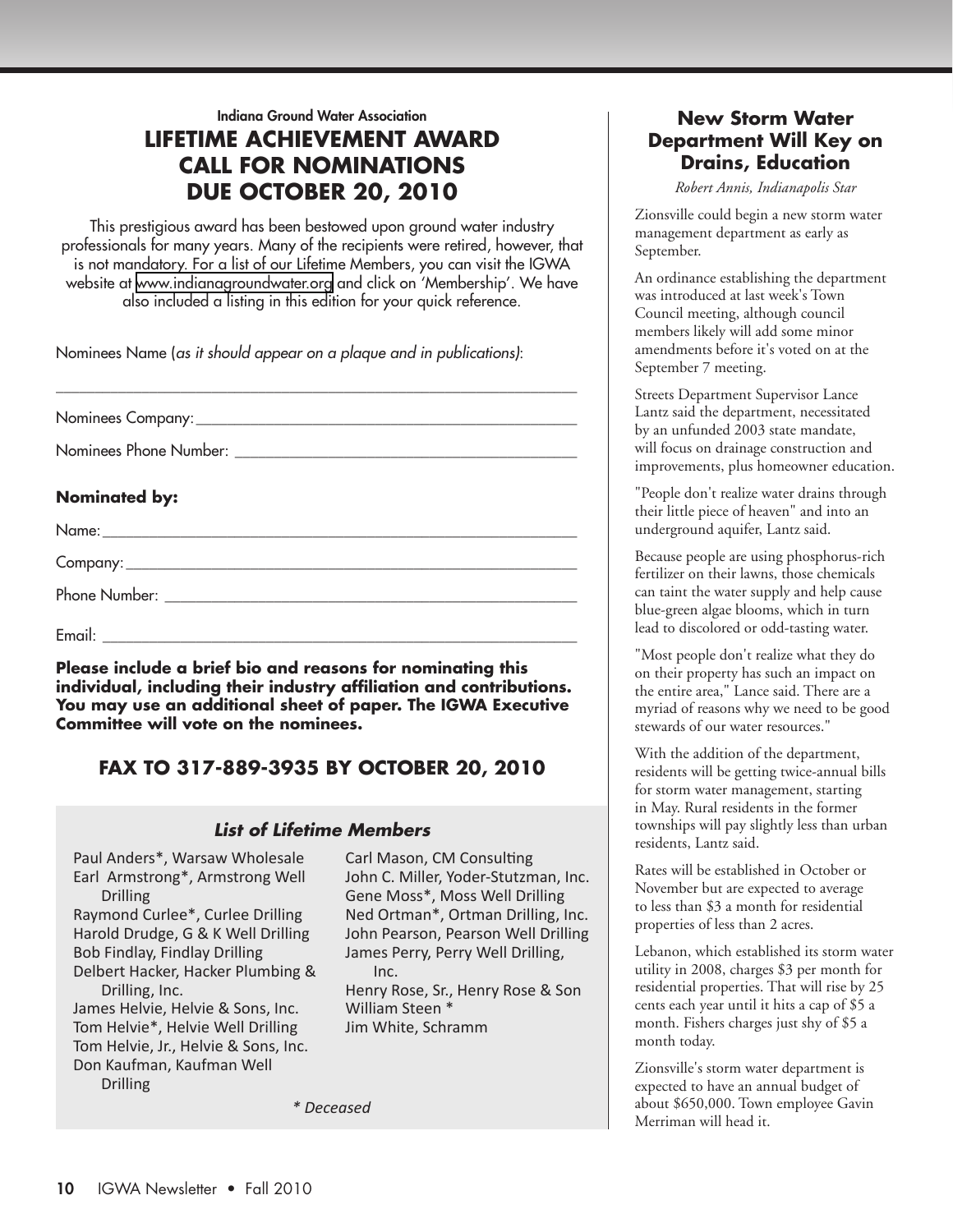

### **PREFERRED PUMP CUSTOMER REWARDS!!!**

- $\checkmark$  Superior Dealer Program
- $\checkmark$  Annual Trips
- $\checkmark$  Merchandise Program
- $\checkmark$  Competitive Pricing
- $\checkmark$  Quality Products
- $\checkmark$  CASH BACK!!!

6302 Brookville Road Indianapolis, IN 46219 Toll Free: 866-422-2626

*Randy Carnes, Manager Ron Beaver, Outside Sales Mike Jones, Outside Sales*

### *Two Branch LocaTions*

1611 North Binkley Road Larwill, IN 46764 Toll Free: 866-327-3052

*Todd Blair, Manager John Schlictenmeyer, Outside Sales*

### *ProDUcT LinEs*

Alloy Screens American Granby Amtrol Tanks A.Y. McDonald Baker Mfg. Baroid Centennial Plastics Certainteed Pipe Cotey Chemicals CSI Water

Cycle Stop Flexcon Tanks Franklin Electric Franklin Pumps Grundfos Pumps Johnson Screens Liberty Sumps Maass-Midwest Merrill Mfa. **Monoflex** Northern Pipe

Oil Creek Pipe Orenco Systems Regency Wire Schaefer Pumps Simmons Mfg. Square D Wells Adapters Western Rubber Woodford Hydrants Yaskawa VFD's

# **[Please visit us on the web @ www.preferredpump.com](http://www.preferredpump.com)**

# Where do you find Franklin Electric?